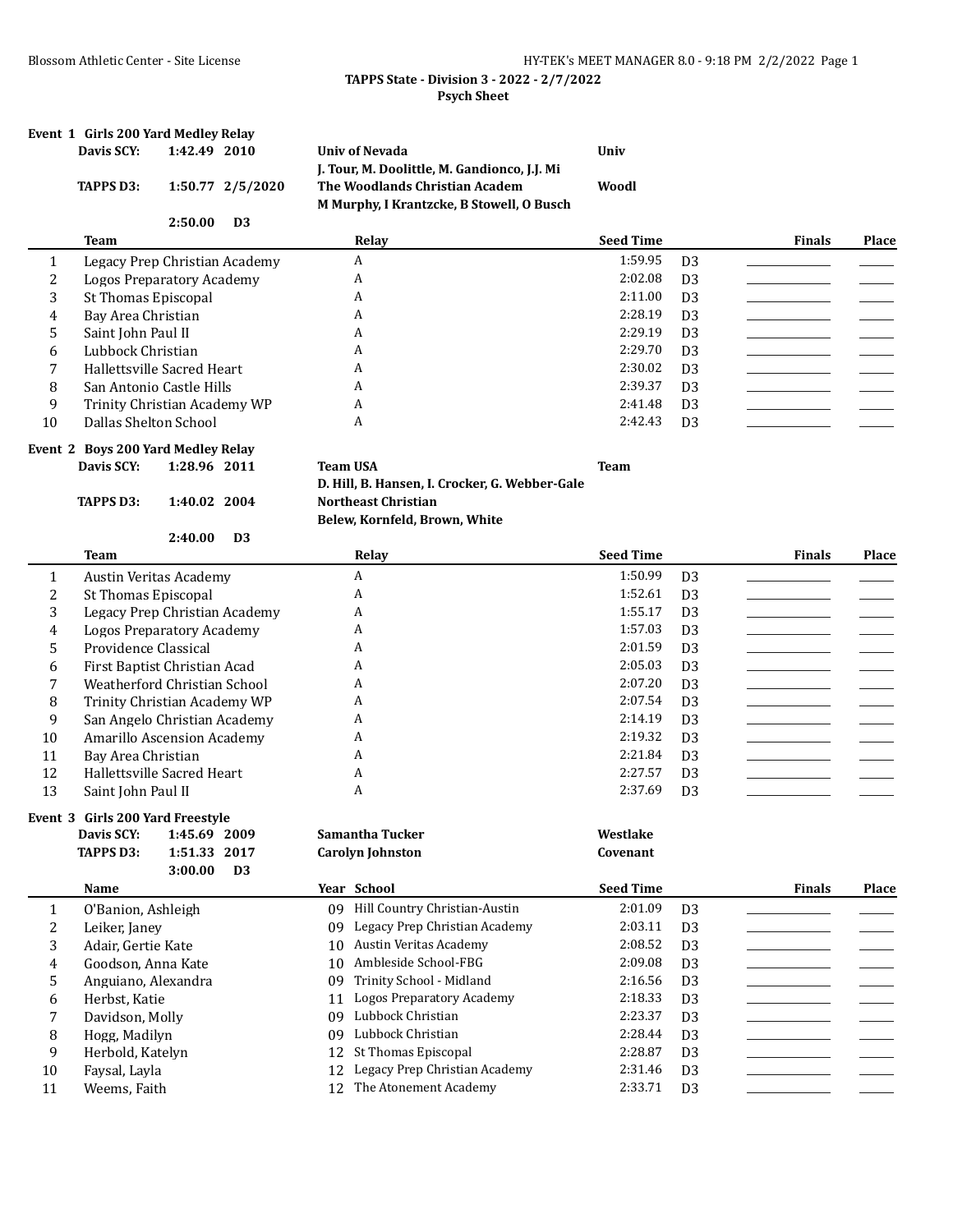#### **TAPPS State - Division 3 - 2022 - 2/7/2022 Psych Sheet**

|  |  | Event 3  (Girls 200 Yard Freestyle) |
|--|--|-------------------------------------|
|--|--|-------------------------------------|

| 12 | Preiss, Allisor |  |
|----|-----------------|--|
|----|-----------------|--|

- 13 Crane, Sydney 10 Legacy Prep Christian Academy 2:40.29 D3
- 14 Johnston, Jordan 10 Dallas Shelton School 2:41.94 D3
- 15 Kowald, Delaney
- 

# **Event 4 Boys 200 Yard Freestyle**

|    | Davis SCV.<br>1.38.65 2020    | Samuel Player                 | Churchill    |      |
|----|-------------------------------|-------------------------------|--------------|------|
|    | ent 4 Boys 200 Yard Freestyle |                               |              |      |
| 16 | Hill. Abby                    | 09 Hallettsville Sacred Heart | 2:51.60      | - D3 |
| 15 | Kowald, Delaney               | 12 Lutheran HS of San Antonio | $2:41.95$ D3 |      |

10 Saint John Paul II 2:38.70 D3

| <b>Davis SCY:</b> | 1:38.65 2020     | <b>Samuel Player</b> | Churchill           |
|-------------------|------------------|----------------------|---------------------|
| <b>TAPPS D3:</b>  | 1:41.89 2/6/2019 | Steven Kuhn          | <b>Hill Country</b> |
|                   | 2:55.00<br>D3    |                      |                     |

|    | Name                    |    | Year School                      | <b>Seed Time</b> |                | <b>Finals</b> | <b>Place</b> |
|----|-------------------------|----|----------------------------------|------------------|----------------|---------------|--------------|
|    | Brammer, Joshua         | 11 | Covenant Preparatory-Kingwood    | 1:42.24          | D <sub>3</sub> |               |              |
|    | Bell, Nathan            | 11 | Midland Classical Academy        | 1:43.99          | D <sub>3</sub> |               |              |
| 3  | Stephenson, Matthew     | 11 | Concordia High School            | 1:47.33          | D <sub>3</sub> |               |              |
| 4  | Cox. Everett            | 10 | <b>Logos Preparatory Academy</b> | 1:50.00          | D <sub>3</sub> |               |              |
| 5. | Compton, Truett         | 12 | Austin Veritas Academy           | 1:52.98          | D <sub>3</sub> |               |              |
| 6  | Villalobos Matson, Luis | 09 | Trinity School - Midland         | 1:53.94          | D <sub>3</sub> |               |              |
|    | Furley, Owen            | 11 | Austin Veritas Academy           | 1:54.41          | D <sub>3</sub> |               |              |
| 8  | Kellermayer, Abris      | 10 | St Thomas Episcopal              | 1:56.70          | D <sub>3</sub> |               |              |
| 9  | Aitchison, Austin       | 09 | Austin Veritas Academy           | 2:04.39          | D <sub>3</sub> |               |              |
| 10 | Farland, Raymond        | 09 | Bay Area Christian               | 2:05.50          | D <sub>3</sub> |               |              |
| 11 | Su, Abraham             | 09 | Faith West Academy-Katy          | 2:10.77          | D <sub>3</sub> |               |              |
| 12 | Winchester, Wilson      | 10 | Trinity Christian Academy WP     | 2:11.88          | D <sub>3</sub> |               |              |
| 13 | Flores, Ethan           | 12 | San Angelo Christian Academy     | 2:14.99          | D <sub>3</sub> |               |              |
| 14 | Shortt, Ethan           |    | St Thomas Episcopal              | 2:19.93          | D <sub>3</sub> |               |              |
| 15 | Hodson, Aiden           | 10 | Saint John Paul II               | 2:21.53          | D <sub>3</sub> |               |              |
| 16 | Hallam, Seth            | 09 | Logos Preparatory Academy        | 2:21.58          | D <sub>3</sub> |               |              |

# **Event 5 Girls 200 Yard IM**

| Davis SCY: | 1:56.45 2008 |  |
|------------|--------------|--|
| TAPPS D3:  | 2:03.26 2016 |  |
|            |              |  |

| [APPS D3: | 2:03.26 2016 |    |  |
|-----------|--------------|----|--|
|           | 3:20.00      | ÐЗ |  |

| 3.ZV.VV<br>כע |                    |    |                               |                  |                |               |              |
|---------------|--------------------|----|-------------------------------|------------------|----------------|---------------|--------------|
|               | <b>Name</b>        |    | Year School                   | <b>Seed Time</b> |                | <b>Finals</b> | <b>Place</b> |
|               | Pape, Ava          | 09 | Coram Deo Academy - Plano     | 2:05.73          | D <sub>3</sub> |               |              |
|               | Gay, Julia         | 09 | Brazos Christian - Bryan      | 2:13.27          | D <sub>3</sub> |               |              |
| 3             | Smith, Berkeley    | 12 | Providence Classical          | 2:22.27          | D <sub>3</sub> |               |              |
| 4             | Su, Elisha         | 09 | Faith West Academy-Katy       | 2:22.47          | D <sub>3</sub> |               |              |
| 5.            | Stepanik, Serenity | 11 | Legacy Prep Christian Academy | 2:31.69          | D <sub>3</sub> |               |              |
| 6             | Pelletier, Katie   | 11 | St Thomas Episcopal           | 2:32.74          | D <sub>3</sub> |               |              |
|               | Goolsby, Courtney  |    | 12 Logos Preparatory Academy  | 2:43.71          | D <sub>3</sub> |               |              |
| 8             | Portillo, Veronica | 10 | Amarillo Ascension Academy    | 2:51.91          | D <sub>3</sub> |               |              |
| 9             | Williams, Malia    | 10 | Saint John Paul II            | 2:58.20          | D <sub>3</sub> |               |              |
| 10            | Haglin, Libby      | 09 | Legacy Prep Christian Academy | 3:02.98          | D <sub>3</sub> |               |              |
| 11            | Rodgers, Presley   | 10 | Logos Preparatory Academy     | 3:03.79          | D <sub>3</sub> |               |              |
| 12            | Bennett, Anna      | 11 | Saint John Paul II            | 3:03.81          | D <sub>3</sub> |               |              |
| 13            | Schmitt, Katherine | 09 | Cypress Christian             | 3:05.83          | D <sub>3</sub> |               |              |
| 14            | Bruner, Gracie     | 10 | Trinity Christian Academy WP  | 3:07.09          | D <sub>3</sub> |               |              |

15 Canovas, Mirielle 19 O9 Northland Christian 3:08.71 D3 16 Decker, Cassidy 10 San Antonio Castle Hills 3:09.52 D3

**Davis SCY: 1:56.45 2008 Mary Beck Westlake TAPPS D3: 2:03.26 2016 Carolyn Johnston Dallas Covenant**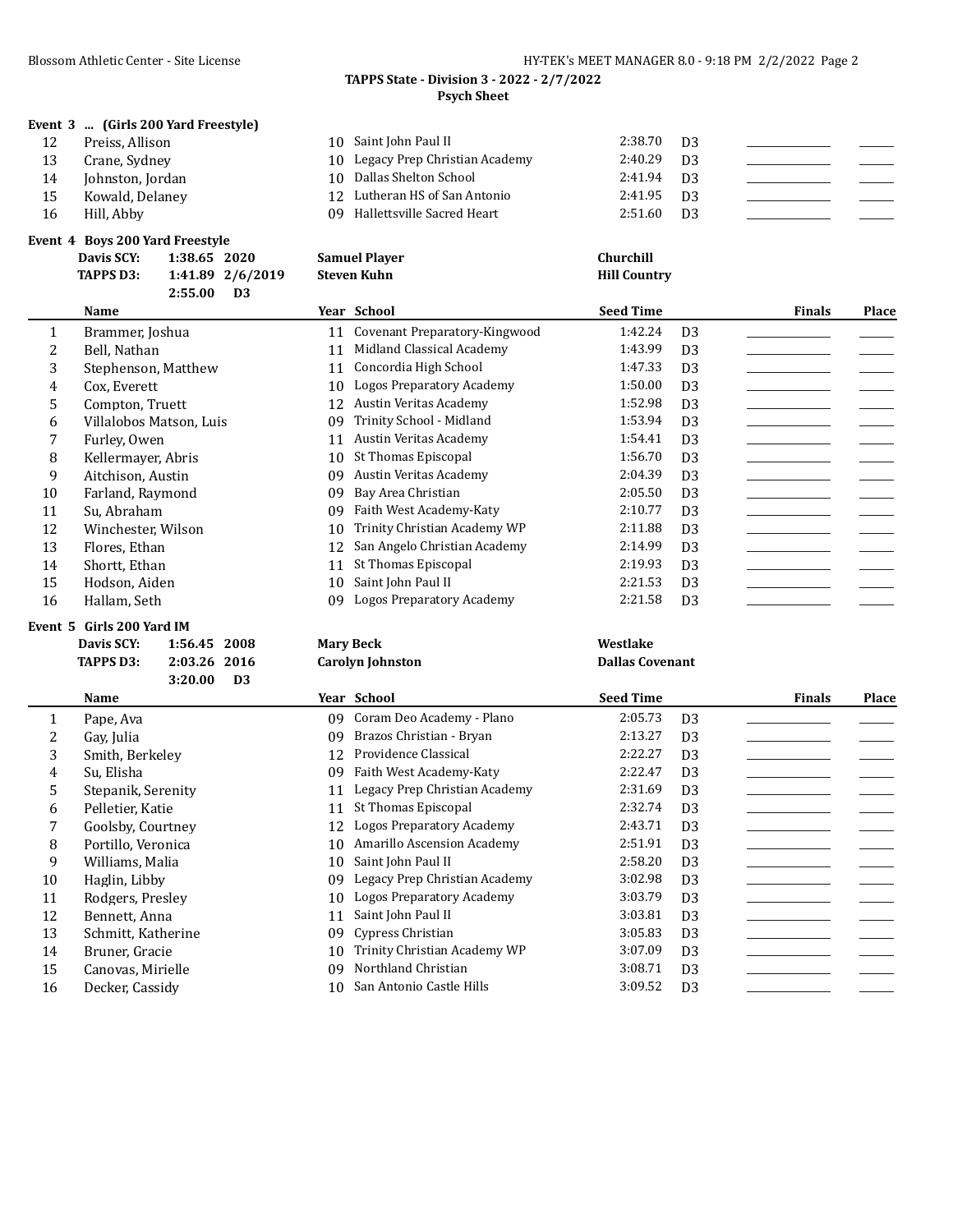|                                            | HY-TEK's MEET MANAGER 8.0 - 9:18 PM 2/2/2022 Page 3 |  |  |
|--------------------------------------------|-----------------------------------------------------|--|--|
| TAPPS State - Division 3 - 2022 - 2/7/2022 |                                                     |  |  |
| <b>Psych Sheet</b>                         |                                                     |  |  |

|                | Event 6 Boys 200 Yard IM         |              |                                  |          |                                                |                             |                                  |               |              |
|----------------|----------------------------------|--------------|----------------------------------|----------|------------------------------------------------|-----------------------------|----------------------------------|---------------|--------------|
|                | Davis SCY:<br><b>TAPPS D3:</b>   | 1:48.78 2015 | 1:54.10 2/6/2019                 |          | <b>Benjamin Walker</b><br><b>Colin Feehery</b> | Concordia<br><b>Shelton</b> |                                  |               |              |
|                | Name                             | 3:15.00      | D <sub>3</sub>                   |          | Year School                                    | <b>Seed Time</b>            |                                  | <b>Finals</b> | <b>Place</b> |
| 1              | Fenton, Gavin                    |              |                                  | 11       | Trinity Christian School Lubb                  | 1:58.44                     | D <sub>3</sub>                   |               |              |
| 2              | Gerwick, Gavin                   |              |                                  | 12       | Legacy Prep Christian Academy                  | 1:59.61                     | D <sub>3</sub>                   |               |              |
| 3              | Bell, Jacob                      |              |                                  | 11       | Midland Classical Academy                      | 2:01.82                     | D <sub>3</sub>                   |               |              |
| 4              | Hilliard, Ayden                  |              |                                  | 09       | Bay Area Christian                             | 2:16.18                     | D <sub>3</sub>                   |               |              |
| 5              | Mendoza, Jack                    |              |                                  | 12       | Trinity Christian Academy WP                   | 2:21.54                     | D <sub>3</sub>                   |               |              |
| 6              | Sterling, Samuel                 |              |                                  | 11       | St Thomas Episcopal                            | 2:23.02                     | D <sub>3</sub>                   |               |              |
| 7              | Singer, Grayson                  |              |                                  | 12       | St Thomas Episcopal                            | 2:30.64                     | D <sub>3</sub>                   |               |              |
| 8              | Cherry, Timothy                  |              |                                  | 10       | Covenant Christian Academy Var                 | 2:38.49                     | D <sub>3</sub>                   |               |              |
| 9              | Abaranell, Noah                  |              |                                  | 10       | San Antonio Castle Hills                       | 2:41.83                     | D <sub>3</sub>                   |               |              |
| 10             | Curley, Aidan                    |              |                                  | 11       | Bay Area Christian                             | 2:46.18                     | D <sub>3</sub>                   |               |              |
| 11             | Morrow, Grahm                    |              |                                  | 10       | Trinity Christian Academy WP                   | 2:47.03                     | D <sub>3</sub>                   |               |              |
| 12             | Henry, Timothy                   |              |                                  | 12       | First Baptist Christian Acad                   | 2:47.64                     | D <sub>3</sub>                   |               |              |
| 13             | Carswell, Austin                 |              |                                  | 10       | Lutheran HS of San Antonio                     | 2:55.09                     | D <sub>3</sub>                   |               |              |
| 14             | Law, Hans                        |              |                                  | 09       | St Thomas Episcopal                            | 2:59.73                     | D <sub>3</sub>                   |               |              |
|                | Event 7 Girls 50 Yard Freestyle  |              |                                  |          | <b>Annie Miller</b>                            |                             |                                  |               |              |
|                | Davis SCY:                       | 22.99 2015   |                                  |          |                                                | <b>Duchesne</b>             |                                  |               |              |
|                | <b>TAPPS D3:</b>                 | 36.00        | 24.70 2/6/2019<br>D <sub>3</sub> |          | <b>Payton Alberts</b>                          | <b>WP Trinity</b>           |                                  |               |              |
|                | Name                             |              |                                  |          | Year School                                    | <b>Seed Time</b>            |                                  | <b>Finals</b> | Place        |
|                |                                  |              |                                  |          | 09 Coram Deo Academy - Plano                   | 23.79                       |                                  |               |              |
| $\mathbf{1}$   | Williamson, Eloise               |              |                                  |          | Legacy Prep Christian Academy                  | 26.22                       | D <sub>3</sub>                   |               |              |
| $\overline{c}$ | Tomlison, Emily                  |              |                                  | 09       | Logos Preparatory Academy                      | 27.68                       | D <sub>3</sub><br>D <sub>3</sub> |               |              |
| 3              | Bourgeois, Harley                |              |                                  | 10       | Trinity Christian School Lubb                  | 27.86                       |                                  |               |              |
| 4              | Haralson, Elizabeth              |              |                                  | 09<br>09 | Alpha Omega Academy                            | 28.00                       | D <sub>3</sub><br>D <sub>3</sub> |               |              |
| 5              | Mayes, Myriam                    |              |                                  | 09       | Hallettsville Sacred Heart                     | 28.44                       | D <sub>3</sub>                   |               |              |
| 6<br>7         | Brooks, Annika<br>Chavez, Rachel |              |                                  | 10       | <b>Logos Preparatory Academy</b>               | 28.58                       | D <sub>3</sub>                   |               |              |
| 8              | Pounders, Emma                   |              |                                  | 10       | <b>Logos Preparatory Academy</b>               | 29.01                       | D <sub>3</sub>                   |               |              |
| 9              | Smith, Paityn                    |              |                                  | 12       | Legacy Prep Christian Academy                  | 29.13                       | D <sub>3</sub>                   |               |              |
| 10             | Witham, Pressly                  |              |                                  | 12       | <b>Logos Preparatory Academy</b>               | 29.22                       | D <sub>3</sub>                   |               |              |
| 11             | White, Jordyn                    |              |                                  | 10       | Ovilla Christian School                        | 29.50                       | D <sub>3</sub>                   |               |              |
| 12             | Junker, Leah                     |              |                                  | 09       | Ambleside School-FBG                           | 29.75                       | D <sub>3</sub>                   |               |              |
| 13             | Conklin, Calista                 |              |                                  | 09       | Lubbock All Saints Episcopal                   | 29.98                       | D <sub>3</sub>                   |               |              |
| 14             | Whitmarsh, Camryn                |              |                                  | 12       | Cypress Christian                              | 30.51                       | D <sub>3</sub>                   |               |              |
| 15             | Williams, Amanda                 |              |                                  |          | 12 Austin Veritas Academy                      | 30.62                       |                                  |               |              |
| 16             | Goen, Sydney                     |              |                                  |          | 10 Brazos Christian - Bryan                    | 30.69                       | D <sub>3</sub><br>D <sub>3</sub> |               |              |
|                | Event 8 Boys 50 Yard Freestyle   |              |                                  |          |                                                |                             |                                  |               |              |
|                | Davis SCY:                       |              | 18.79 2013                       |          | Nathan Adrian                                  | <b>Team USA</b>             |                                  |               |              |
|                | <b>TAPPS D3:</b>                 |              | 21.48 2/5/2020                   |          | <b>Trevor Smith</b>                            | <b>Castle Hills</b>         |                                  |               |              |
|                |                                  | 34.00        | D <sub>3</sub>                   |          |                                                |                             |                                  |               |              |
|                | Name                             |              |                                  |          | Year School                                    | <b>Seed Time</b>            |                                  | <b>Finals</b> | Place        |
| 1              | Brown, Harrison                  |              |                                  |          | 12 First Baptist Christian Acad                | 22.64                       | D <sub>3</sub>                   |               |              |
| 2              | Wenz, Caleb                      |              |                                  | 10       | Lutheran High North                            | 23.49                       | D <sub>3</sub>                   |               |              |
| 3              | Dspain, Blake                    |              |                                  | 09       | Weatherford Christian School                   | 23.89                       | D <sub>3</sub>                   |               |              |
| 4              | Junker, Elijah                   |              |                                  | 10       | Ambleside School-FBG                           | 24.22                       | D <sub>3</sub>                   |               |              |
| 5              | Farland, Robert                  |              |                                  | 10       | Bay Area Christian                             | 24.42                       | D <sub>3</sub>                   |               |              |
| 6              | Benthem, Lars                    |              |                                  | 11       | Providence Classical                           | 24.62                       | D <sub>3</sub>                   |               |              |
| 7              | Steffa, Zach                     |              |                                  | 09       | Alpha Omega Academy                            | 24.73                       | D <sub>3</sub>                   |               |              |
| 8              | Hancock, Dawson                  |              |                                  |          | 12 Austin Veritas Academy                      | 25.05                       | D <sub>3</sub>                   |               |              |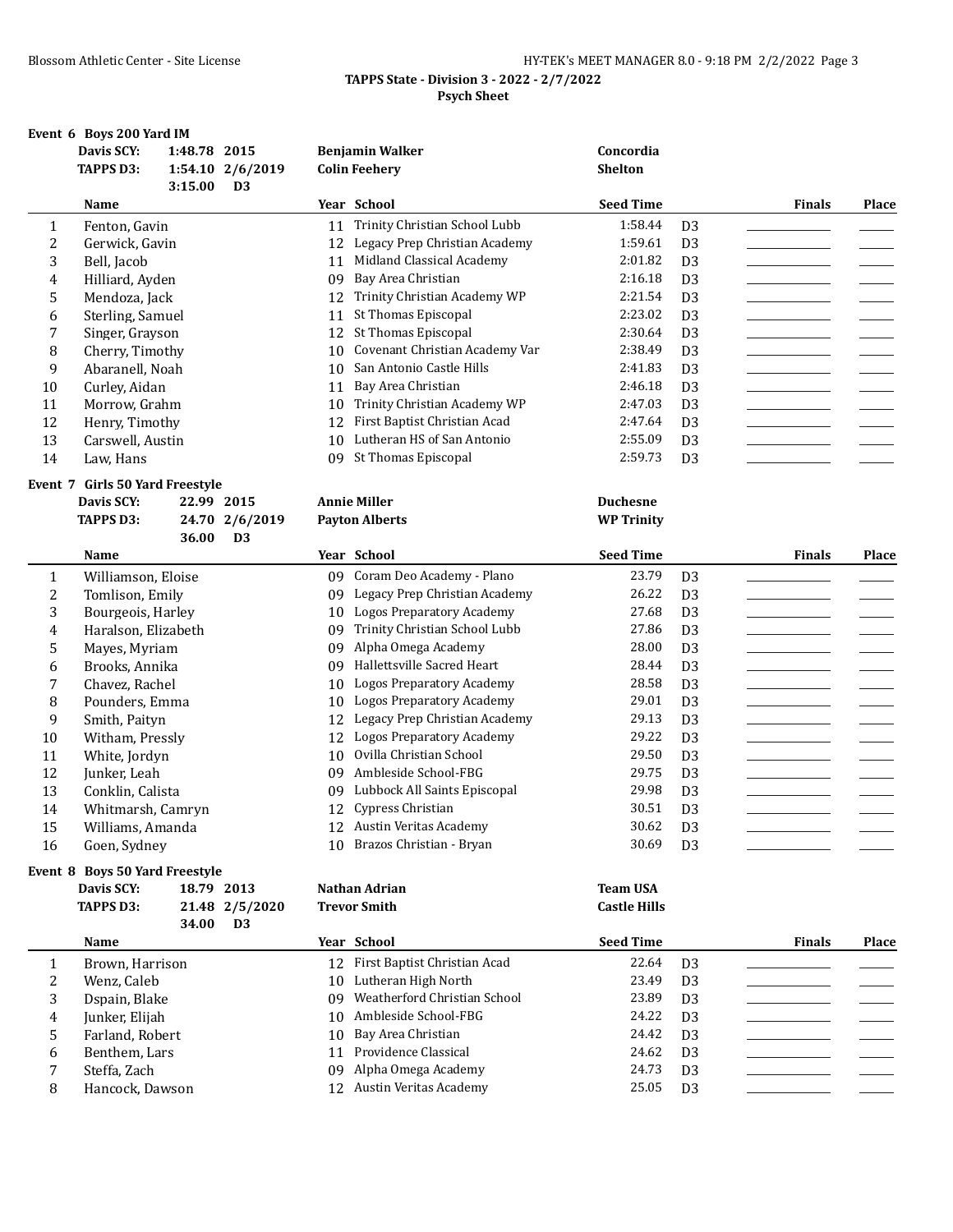# **TAPPS State - Division 3 - 2022 - 2/7/2022 Psych Sheet**

|  |  | Event 8  (Boys 50 Yard Freestyle) |
|--|--|-----------------------------------|
|--|--|-----------------------------------|

| 9  | Pickle, Caden    | 10 Providence Classical         | 25.08 | D <sub>3</sub> |  |
|----|------------------|---------------------------------|-------|----------------|--|
| 10 | Lusk. Davis      | 10 San Angelo Christian Academy | 25.37 | D <sub>3</sub> |  |
| 11 | Cobb, Andy       | 12 Dallas Shelton School        | 25.66 | D <sub>3</sub> |  |
| 12 | Reynolds, Josiah | 10 Eagle Christian Academy      | 25.69 | D <sub>3</sub> |  |
| 13 | Camp, Benjamin   | 11 Trinity Christian Academy WP | 25.84 | D <sub>3</sub> |  |
| 14 | Bruce, Jack      | 09 Austin Veritas Academy       | 25.95 | D.3            |  |
| 15 | Schaeffer, Noah  | 12 Austin Veritas Academy       | 26.33 | D <sub>3</sub> |  |
| 16 | Portilla, Sammy  | 10 Logos Preparatory Academy    | 26.67 | D <sub>3</sub> |  |
|    |                  |                                 |       |                |  |

# **Event 11 Girls 100 Yard Butterfly<br>Davis SCY:** 53.53 2010

|    | Davis SCY:                                               | 53.53 2010 |                | <b>Lily Moldenhauer</b>       | Churchill         |                |               |              |
|----|----------------------------------------------------------|------------|----------------|-------------------------------|-------------------|----------------|---------------|--------------|
|    | <b>TAPPS D3:</b>                                         | 56.45 2014 |                | Alicia J Finnigan             | <b>Logos Prep</b> |                |               |              |
|    |                                                          | 1:45.00    | D <sub>3</sub> |                               |                   |                |               |              |
|    | Name                                                     |            |                | Year School                   | <b>Seed Time</b>  |                | <b>Finals</b> | <b>Place</b> |
| 1  | Williamson, Eloise                                       |            | 09             | Coram Deo Academy - Plano     | 55.52             | D <sub>3</sub> |               |              |
| 2  | Gav, Julia                                               |            | 09             | Brazos Christian - Bryan      | 1:00.50           | D <sub>3</sub> |               |              |
| 3  | Leiker, Janev                                            |            | 09             | Legacy Prep Christian Academy | 1:01.79           | D <sub>3</sub> |               |              |
| 4  | Smith, Berkelev                                          |            | 12             | Providence Classical          | 1:03.22           | D <sub>3</sub> |               |              |
| 5. | Bryant, Hannah                                           |            | 11             | Legacy Prep Christian Academy | 1:06.87           | D <sub>3</sub> |               |              |
| 6  | Close, Maggie                                            |            | 12             | St Thomas Episcopal           | 1:09.55           | D <sub>3</sub> |               |              |
|    | Chavez, Rachel                                           |            | 10             | Logos Preparatory Academy     | 1:10.03           | D <sub>3</sub> |               |              |
| 8  | Stover, Joshlyn                                          |            | 10             | Keystone                      | 1:14.05           | D <sub>3</sub> |               |              |
| 9  | Shaw, Ella                                               |            | 10             | Austin Veritas Academy        | 1:28.15           | D <sub>3</sub> |               |              |
| 10 | Pacheco, Gillyan                                         |            | 10             | Lubbock Christian             | 1:29.12           | D <sub>3</sub> |               |              |
| 11 | Henry, Annalyn                                           |            | 12             | First Baptist Christian Acad  | 1:30.25           | D <sub>3</sub> |               |              |
| 12 | Kelley, Allie                                            |            | 09             | Saint John Paul II            | 1:37.42           | D <sub>3</sub> |               |              |
|    | $\ldots$ . 49. B. $\ldots$ 400 V $\ldots$ B. $\ldots$ d. |            |                |                               |                   |                |               |              |

**Davis SCY: 48.45 2019 Konnar Klinksiek Smithson Valley**

# **Event 12 Boys 100 Yard Butterfly**

| Davis SCY: | 48.45 2019   |  |
|------------|--------------|--|
| TAPPS D3:  | 50.74 2017   |  |
|            | $1:40.00$ D3 |  |

|    | <b>TAPPS D3:</b><br>50.74 2017    | <b>Ryan A Jennings</b>              | Covenant                  |                        |
|----|-----------------------------------|-------------------------------------|---------------------------|------------------------|
|    | 1:40.00<br>D <sub>3</sub>         |                                     |                           |                        |
|    | <b>Name</b>                       | Year School                         | <b>Seed Time</b>          | Place<br><b>Finals</b> |
| 1  | Fenton, Garrison                  | Trinity Christian School Lubb<br>11 | 52.68<br>D <sub>3</sub>   |                        |
| 2  | Compton, Truett                   | Austin Veritas Academy<br>12        | 57.41<br>D <sub>3</sub>   |                        |
| 3  | Davidson, Gage                    | Lubbock Christian<br>11             | 57.59<br>D <sub>3</sub>   |                        |
| 4  | Villalobos Matson, Luis           | Trinity School - Midland<br>09      | 57.69<br>D <sub>3</sub>   |                        |
| 5  | Wenz, Caleb                       | Lutheran High North<br>10           | 58.37<br>D <sub>3</sub>   |                        |
| 6  | Kellermayer, Abris                | St Thomas Episcopal<br>10           | 59.91<br>D <sub>3</sub>   |                        |
| 7  | Mendoza, Jack                     | Trinity Christian Academy WP<br>12  | 1:02.46<br>D <sub>3</sub> |                        |
| 8  | Farland, Raymond                  | Bay Area Christian<br>09            | 1:03.53<br>D <sub>3</sub> |                        |
| 9  | Eikenhorst, Logan                 | Live Oak Classical<br>10            | 1:07.17<br>D <sub>3</sub> |                        |
| 10 | Gerwick, Gage                     | Legacy Prep Christian Academy<br>10 | 1:07.46<br>D <sub>3</sub> |                        |
| 11 | Brown, Nicholas                   | First Baptist Christian Acad<br>09  | 1:07.80<br>D <sub>3</sub> |                        |
| 12 | Dillett, Anthony                  | Logos Preparatory Academy<br>10     | 1:11.94<br>D <sub>3</sub> |                        |
| 13 | Hughes, Brendon                   | Weatherford Christian School<br>09  | 1:11.99<br>D <sub>3</sub> |                        |
| 14 | Gerst, Preston                    | Dallas International School<br>12   | 1:19.90<br>D <sub>3</sub> |                        |
| 15 | Bruckner, Adam                    | St Thomas Episcopal<br>11           | 1:33.98<br>D <sub>3</sub> |                        |
|    | Event 13 Girls 100 Yard Freestyle |                                     |                           |                        |
|    | Davis SCY:<br>49.42 2009          | Samantha Tucker                     | Westlake                  |                        |

**1:20.00 D3 Name Year School Seed Time Finals Place** 1 Goodson, Anna Kate 10 Ambleside School-FBG 57.59 D3

**TAPPS D3: 52.21 2012 Lauren Malachowski Austin Regents**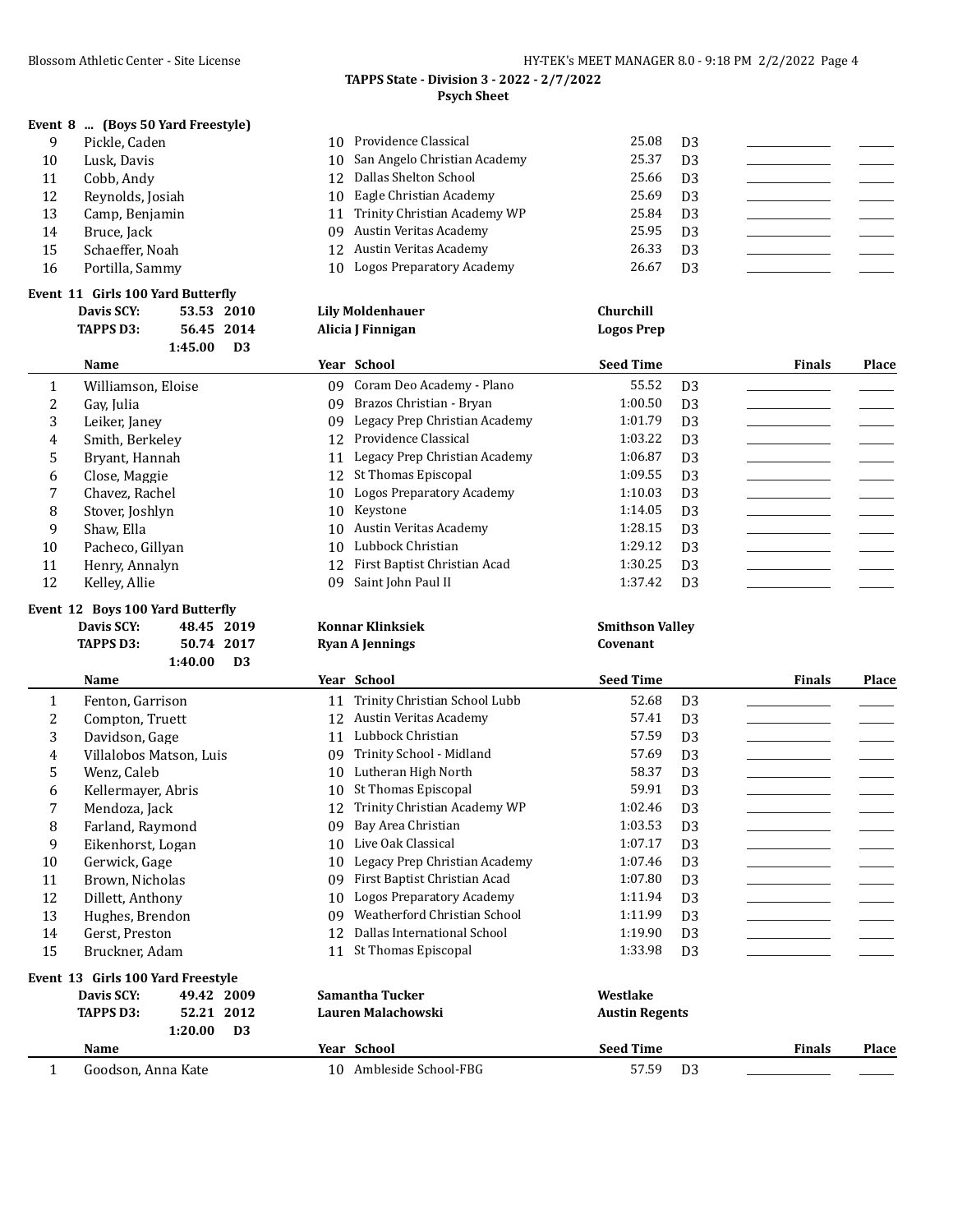**TAPPS D3: 46.14 2/5/2020 Trevor Smith Castle Hills**

#### **TAPPS State - Division 3 - 2022 - 2/7/2022 Psych Sheet**

# **Event 13 ... (Girls 100 Yard Freestyle)**

| 2  | Bryant, Hannah      | 11 | Legacy Prep Christian Academy | 1:00.71 | D <sub>3</sub> |  |
|----|---------------------|----|-------------------------------|---------|----------------|--|
| 3  | Bourgeois, Harley   | 10 | Logos Preparatory Academy     | 1:01.84 | D <sub>3</sub> |  |
| 4  | Haralson, Elizabeth | 09 | Trinity Christian School Lubb | 1:02.36 | D <sub>3</sub> |  |
| 5. | Brooks, Annika      | 09 | Hallettsville Sacred Heart    | 1:03.54 | D <sub>3</sub> |  |
| 6  | Davidson, Molly     | 09 | Lubbock Christian             | 1:03.98 | D <sub>3</sub> |  |
|    | Bader, Lana         | 10 | Alcuin School                 | 1:05.02 | D <sub>3</sub> |  |
| 8  | Smith, Sophia       | 09 | Dallas International School   | 1:05.32 | D <sub>3</sub> |  |
| 9  | Faysal, Layla       | 12 | Legacy Prep Christian Academy | 1:05.98 | D <sub>3</sub> |  |
| 10 | Hardwick, Savannah  | 09 | Northland Christian           | 1:06.14 | D <sub>3</sub> |  |
| 11 | Conklin, Calista    | 09 | Lubbock All Saints Episcopal  | 1:06.87 | D <sub>3</sub> |  |
| 12 | Kowald, Delaney     | 12 | Lutheran HS of San Antonio    | 1:07.20 | D <sub>3</sub> |  |
| 13 | Smith, Paityn       | 12 | Legacy Prep Christian Academy | 1:07.34 | D <sub>3</sub> |  |
| 14 | Williams, Amanda    | 12 | Austin Veritas Academy        | 1:08.14 | D <sub>3</sub> |  |
| 15 | Brown, Emily        | 10 | Brazosport Christian          | 1:08.83 | D <sub>3</sub> |  |
| 16 | Goen, Sydney        | 10 | Brazos Christian - Bryan      | 1:09.23 | D <sub>3</sub> |  |

#### **Event 14 Boys 100 Yard Freestyle**

| Davis SCY: | 43.41 2008     | <b>Jimmy Feigen</b> | Churchill         |
|------------|----------------|---------------------|-------------------|
| TAPPS D3:  | 46.14 2/5/2020 | Trevor Smith        | <b>Castle Hil</b> |
|            | 1:15.00<br>D3  |                     |                   |

|    | Name               |    | Year School                      | <b>Seed Time</b> |                | <b>Finals</b> | Place |
|----|--------------------|----|----------------------------------|------------------|----------------|---------------|-------|
| 1  | Brammer, Joshua    | 11 | Covenant Preparatory-Kingwood    | 48.07            | D <sub>3</sub> |               |       |
| 2  | Cox, Everett       | 10 | Logos Preparatory Academy        | 49.80            | D <sub>3</sub> |               |       |
| 3  | Fenton, Garrison   | 11 | Trinity Christian School Lubb    | 50.89            | D <sub>3</sub> |               |       |
| 4  | Dspain, Blake      | 09 | Weatherford Christian School     | 52.14            | D <sub>3</sub> |               |       |
| 5. | Hawkins, Connor    | 12 | Acton Academy West Austin        | 54.01            | D <sub>3</sub> |               |       |
| 6  | Richbourg, Bradley | 12 | Bishop T K Gorman Catholic Sch   | 54.44            | D <sub>3</sub> |               |       |
|    | Hancock, Dawson    | 12 | Austin Veritas Academy           | 55.48            | D <sub>3</sub> |               |       |
| 8  | Lusk, Davis        | 10 | San Angelo Christian Academy     | 56.58            | D <sub>3</sub> |               |       |
| 9  | Steffa, Zach       | 09 | Alpha Omega Academy              | 56.65            | D <sub>3</sub> |               |       |
| 10 | Hinkle, RC         | 10 | <b>Logos Preparatory Academy</b> | 58.80            | D <sub>3</sub> |               |       |
| 11 | Cobb. Andy         | 12 | Dallas Shelton School            | 59.73            | D <sub>3</sub> |               |       |
| 12 | Camp, Benjamin     | 11 | Trinity Christian Academy WP     | 1:00.23          | D <sub>3</sub> |               |       |
| 13 | Lansing, Nathan    | 10 | Austin Veritas Academy           | 1:00.36          | D <sub>3</sub> |               |       |
| 14 | Portilla, Sammy    | 10 | Logos Preparatory Academy        | 1:00.65          | D <sub>3</sub> |               |       |
| 15 | Bruce, Jack        | 09 | Austin Veritas Academy           | 1:00.72          | D <sub>3</sub> |               |       |
| 16 | Cushing, Gregory   | 11 | Alcuin School                    | 1:00.79          | D <sub>3</sub> |               |       |
|    |                    |    |                                  |                  |                |               |       |

#### **Event 15 Girls 500 Yard Freestyle**

| Davis SCY: | 4:43.82 2008 |      |
|------------|--------------|------|
| TAPPS D3:  | 4:53.23 2016 |      |
|            | 7:30.00      | - D3 |

|    | Name               |    | Year School                      | <b>Seed Time</b> | <b>Finals</b>  | Place |
|----|--------------------|----|----------------------------------|------------------|----------------|-------|
|    | Pape, Ava          | 09 | Coram Deo Academy - Plano        | 5:01.18          | D <sub>3</sub> |       |
|    | O'Banion, Ashleigh | 09 | Hill Country Christian-Austin    | 5:25.78          | D <sub>3</sub> |       |
| 3  | Adair, Gertie Kate | 10 | Austin Veritas Academy           | 5:31.82          | D <sub>3</sub> |       |
| 4  | Carrigan, Leslie   | 11 | Midland Classical Academy        | 5:50.69          | D <sub>3</sub> |       |
|    | Herbst, Katie      | 11 | <b>Logos Preparatory Academy</b> | 6:05.33          | D <sub>3</sub> |       |
| 6  | Hogg, Madilyn      | 09 | Lubbock Christian                | 6:33.92          | D <sub>3</sub> |       |
|    | Herbold, Katelyn   |    | 12 St Thomas Episcopal           | 6:49.71          | D <sub>3</sub> |       |
| 8  | Rodgers, Presley   | 10 | Logos Preparatory Academy        | 6:52.84          | D <sub>3</sub> |       |
| 9  | Weidig, Sophia     |    | 12 Saint John Paul II            | 7:09.90          | D <sub>3</sub> |       |
| 10 | Parry, Amanda      | 11 | Logos Preparatory Academy        | 7:18.99          | D <sub>3</sub> |       |
|    |                    |    |                                  |                  |                |       |

**Davis SCY: 4:43.82 2008 Jessica White Bowie**

**TAPPS Carolyn Johnston Carolyn Johnston Dallas Covenant**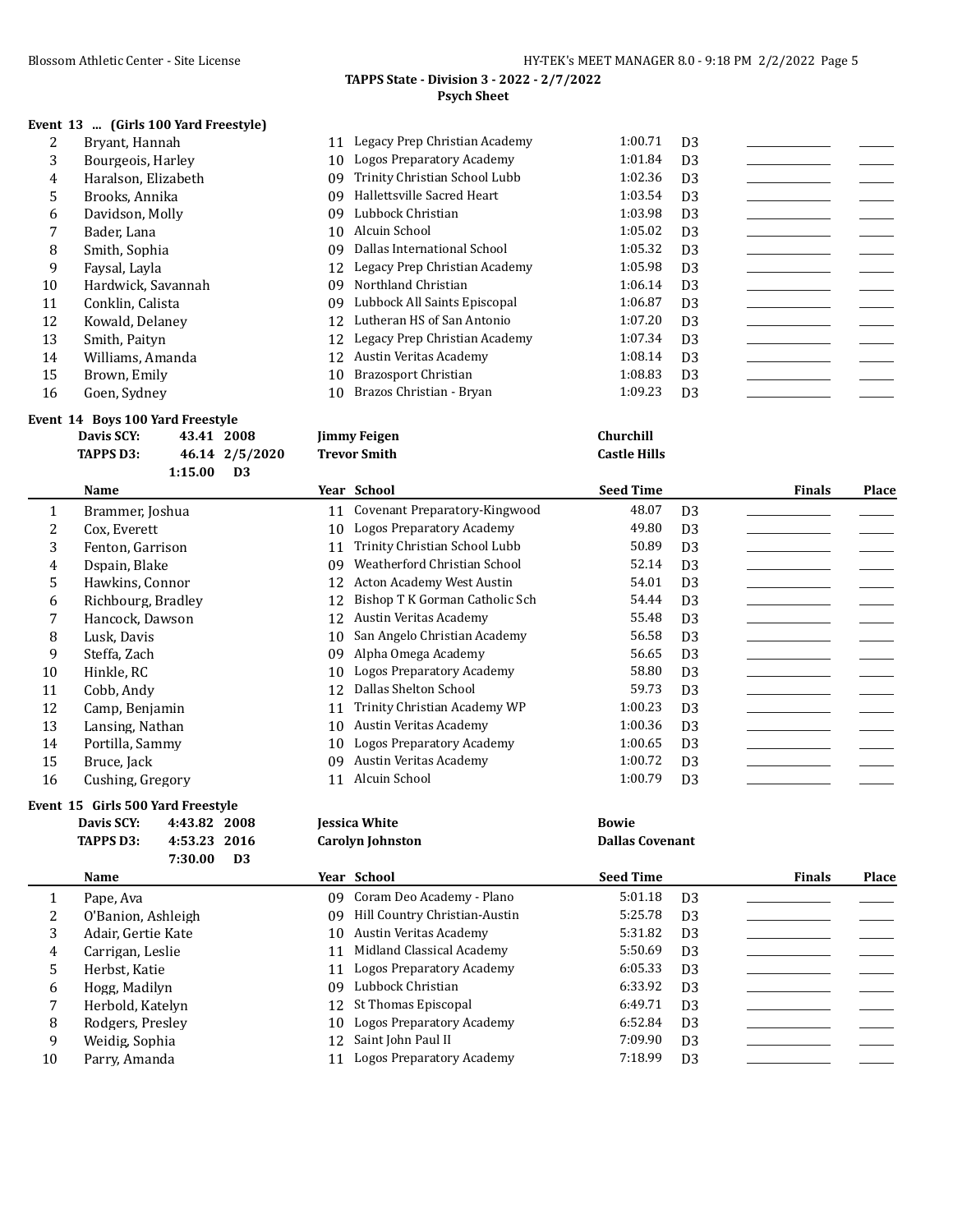|                                            | HY-TEK's MEET MANAGER 8.0 - 9:18 PM 2/2/2022 Page 6 |  |
|--------------------------------------------|-----------------------------------------------------|--|
| TAPPS State - Division 3 - 2022 - 2/7/2022 |                                                     |  |

#### **Psych Sheet**

#### **Event 16 Boys 500 Yard Freestyle**

|    | Davis SCY:<br><b>TAPPS D3:</b> | 4:21.26 2017<br>4:35.12 2016<br>7:20.00 | D <sub>3</sub> | <b>Zach Yeadon</b><br><b>Colin Murphy</b> | Reagan<br>Woodlands |                |               |       |
|----|--------------------------------|-----------------------------------------|----------------|-------------------------------------------|---------------------|----------------|---------------|-------|
|    | Name                           |                                         |                | Year School                               | <b>Seed Time</b>    |                | <b>Finals</b> | Place |
|    | Bell, Nathan                   |                                         | 11             | Midland Classical Academy                 | 4:48.06             | D <sub>3</sub> |               |       |
| C. | Stephenson, Matthew            |                                         | 11             | Concordia High School                     | 4:51.61             | D <sub>3</sub> |               |       |
| 3  | Furley, Owen                   |                                         | 11             | Austin Veritas Academy                    | 5:07.92             | D <sub>3</sub> |               |       |
| 4  | Stepanik, Rowan                |                                         | 09             | Legacy Prep Christian Academy             | 5:47.00             | D <sub>3</sub> |               |       |
| 5  | Farland, Robert                |                                         | 10             | Bay Area Christian                        | 5:54.16             | D <sub>3</sub> |               |       |
| 6  | Hinkle, RC                     |                                         | 10             | <b>Logos Preparatory Academy</b>          | 6:22.10             | D <sub>3</sub> |               |       |
|    | Curley, Aidan                  |                                         | 11             | Bay Area Christian                        | 6:27.46             | D <sub>3</sub> |               |       |
| 8  | Shortt, Ethan                  |                                         | 11             | St Thomas Episcopal                       | 6:51.80             | D <sub>3</sub> |               |       |

# **Event 17 Girls 200 Yard Freestyle Relay**

**2:30.00 D3**

**Davis SCY: 1:33.19 2010 San Jose St U San J M. DeWames, M. McCurley, H. Denman, K. Foster TAPPS D3: 1:44.17 2/6/2019 Austin Hill Country Christian Hill A Read, S Garrison, P Cates, T Cates**

|    | Team                          | Relay | <b>Seed Time</b> |                | <b>Finals</b> | Place |
|----|-------------------------------|-------|------------------|----------------|---------------|-------|
|    | Providence Classical          | A     | 1:54.80          | D <sub>3</sub> |               |       |
|    | Logos Preparatory Academy     | A     | 1:55.25          | D <sub>3</sub> |               |       |
| 3  | Legacy Prep Christian Academy | A     | 1:58.24          | D <sub>3</sub> |               |       |
| 4  | St Thomas Episcopal           | A     | 1:59.42          | D <sub>3</sub> |               |       |
| 5  | Saint John Paul II            | A     | 2:03.48          | D <sub>3</sub> |               |       |
| 6  | Northland Christian           | A     | 2:04.79          | D <sub>3</sub> |               |       |
|    | Austin Veritas Academy        | A     | 2:07.39          | D <sub>3</sub> |               |       |
| 8  | Hallettsville Sacred Heart    | A     | 2:09.09          | D <sub>3</sub> |               |       |
| 9  | Lubbock Christian             | A     | 2:09.25          | D <sub>3</sub> |               |       |
| 10 | Bay Area Christian            | A     | 2:13.55          | D <sub>3</sub> |               |       |
| 11 | First Baptist Christian Acad  | A     | 2:18.95          | D <sub>3</sub> |               |       |
| 12 | Alcuin School                 | A     | 2:19.56          | D <sub>3</sub> |               |       |
| 13 | San Antonio Castle Hills      | A     | 2:19.64          | D <sub>3</sub> |               |       |

#### **Event 18 Boys 200 Yard Freestyle Relay Davis SCY: 1:23.96 2019 Henderson St U Hende**

| .PPC N? . | 1.33.90 $2014$ |  |
|-----------|----------------|--|

**O. Patten, R. Brown, J. Seiner, T. Holt TAPPS D3: 1:33.90 2014 Ovilla Christian School I White, B Polley, E Grace, N Boyd**

#### **2:20.00 D3**

**Team Relay Seed Time Finals Place** 1 Austin Veritas Academy A 1:35.35 D3 2 Bay Area Christian A 1:41.89 D3 3 Legacy Prep Christian Academy A 1:42.34 D3 \_\_\_\_\_\_\_\_\_\_\_\_\_\_\_\_\_ \_\_\_\_\_\_\_ 4 Logos Preparatory Academy A 1:44.03 D3 \_\_\_\_\_\_\_\_\_\_\_\_\_\_\_\_\_ \_\_\_\_\_\_\_ 5 Trinity Christian Academy WP A 1:46.03 D3 6 St Thomas Episcopal A 1:46.90 D3 7 San Angelo Christian Academy A 1:50.80 D3 \_\_\_\_\_\_\_\_\_\_\_\_\_\_\_\_\_ \_\_\_\_\_\_\_ 8 Weatherford Christian School A 1:51.90 D3 9 Saint John Paul II A A 1:55.06 D3 \_\_\_\_\_\_\_\_\_\_\_ 10 Alcuin School A 1:55.83 D3 \_\_\_\_\_\_\_\_\_\_\_\_\_\_\_\_\_ \_\_\_\_\_\_\_ 11 First Baptist Christian Acad A 1:57.94 D3 12 Amarillo Ascension Academy A 2:03.33 D3 13 Hallettsville Sacred Heart A 2:06.68 D3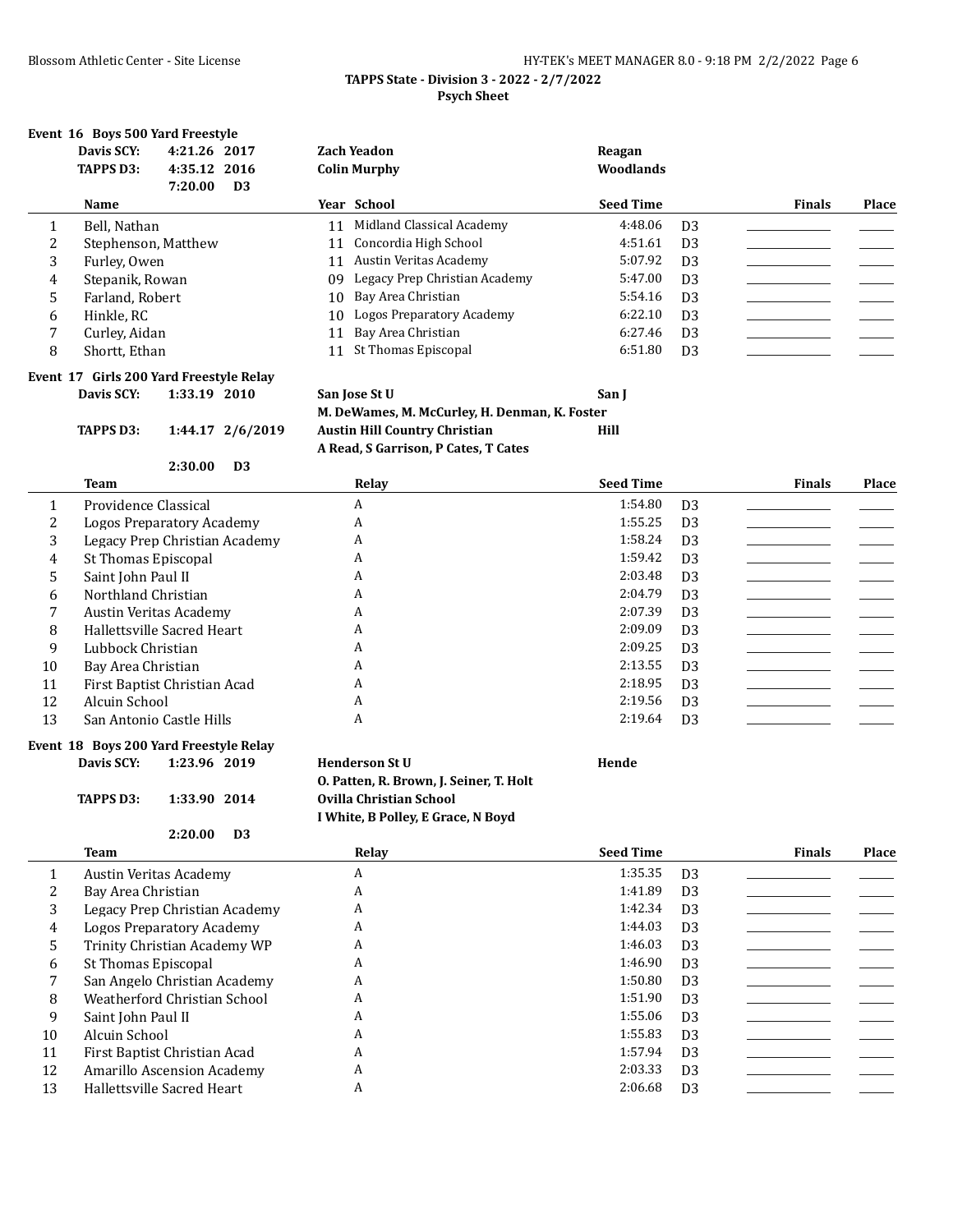|                                            | HY-TEK's MEET MANAGER 8.0 - 9:18 PM 2/2/2022 Page 7 |  |
|--------------------------------------------|-----------------------------------------------------|--|
| TAPPS State - Division 3 - 2022 - 2/7/2022 |                                                     |  |
| <b>Psych Sheet</b>                         |                                                     |  |

# **Event 19 Girls 100 Yard Backstroke**

|                  | EVEILL 19 GILLS TOO TALU BACKSU OKE<br>Davis SCY:<br>52.89 2010 |    | <b>Lily Moldenhauer</b>          | Churchill             |                                  |                                                                                                                      |       |
|------------------|-----------------------------------------------------------------|----|----------------------------------|-----------------------|----------------------------------|----------------------------------------------------------------------------------------------------------------------|-------|
|                  | <b>TAPPS D3:</b><br>56.16 2017                                  |    | <b>Carolyn Johnston</b>          | Covenant              |                                  |                                                                                                                      |       |
|                  | 1:35.00<br>D <sub>3</sub>                                       |    |                                  |                       |                                  |                                                                                                                      |       |
|                  | Name                                                            |    | Year School                      | <b>Seed Time</b>      |                                  | Finals                                                                                                               | Place |
| 1                | Gurley, Rebekah                                                 | 09 | Coram Deo Academy - Plano        | 59.84                 | D <sub>3</sub>                   |                                                                                                                      |       |
| $\overline{c}$   | Stepanik, Serenity                                              | 11 | Legacy Prep Christian Academy    | 1:05.80               | D <sub>3</sub>                   |                                                                                                                      |       |
| 3                | Close, Maggie                                                   |    | 12 St Thomas Episcopal           | 1:09.00               | D <sub>3</sub>                   | ______________________                                                                                               |       |
| 4                | Goolsby, Courtney                                               | 12 | <b>Logos Preparatory Academy</b> | 1:09.38               | D <sub>3</sub>                   | <u> 1990 - Jan Jawa Barat, prima prima prima prima prima prima prima prima prima prima prima prima prima prima p</u> |       |
| 5                | Wylie-Young, Hannah                                             | 09 | Providence Classical             | 1:09.69               | D <sub>3</sub>                   |                                                                                                                      |       |
| 6                | Stover, Joshlyn                                                 | 10 | Keystone                         | 1:14.18               | D <sub>3</sub>                   | the control of the control of the                                                                                    |       |
| 7                | Coleman, Cara Beth                                              | 10 | Brazos Christian - Bryan         | 1:15.04               | D <sub>3</sub>                   |                                                                                                                      |       |
| 8                | Pounders, Emma                                                  | 10 | <b>Logos Preparatory Academy</b> | 1:15.73               | D <sub>3</sub>                   | _______________________                                                                                              |       |
| 9                | Bader, Lana                                                     | 10 | Alcuin School                    | 1:15.82               | D <sub>3</sub>                   |                                                                                                                      |       |
| $10\,$           | Radvansky, Gianna                                               | 10 | Providence Classical             | 1:15.92               | D <sub>3</sub>                   |                                                                                                                      |       |
| 11               | Williams, Malia                                                 | 10 | Saint John Paul II               | 1:20.93               | D <sub>3</sub>                   |                                                                                                                      |       |
| 12               | Crane, Sydney                                                   | 10 | Legacy Prep Christian Academy    | 1:21.26               | D <sub>3</sub>                   |                                                                                                                      |       |
| 13               | Hardwick, Savannah                                              | 09 | Northland Christian              | 1:22.10               | D <sub>3</sub>                   |                                                                                                                      |       |
| 14               | Rhodes, Emma                                                    | 09 | Ovilla Christian School          | 1:23.96               | D <sub>3</sub>                   |                                                                                                                      |       |
| 15               | Johnston, Jordan                                                | 10 | Dallas Shelton School            | 1:24.11               | D <sub>3</sub>                   | ______________________                                                                                               |       |
| 16               | Kostelnik, Kathryn                                              |    | 11 Hallettsville Sacred Heart    | 1:26.59               | D <sub>3</sub>                   |                                                                                                                      |       |
|                  | Event 20 Boys 100 Yard Backstroke                               |    |                                  |                       |                                  |                                                                                                                      |       |
|                  | Davis SCY:<br>49.28 2019                                        |    | <b>Jackson Kennedy</b>           | <b>Madison</b>        |                                  |                                                                                                                      |       |
|                  | <b>TAPPS D3:</b><br>51.91 2018                                  |    | <b>Elliott Jones</b>             | <b>Cypress Christ</b> |                                  |                                                                                                                      |       |
|                  | 1:30.00<br>D <sub>3</sub>                                       |    |                                  |                       |                                  |                                                                                                                      |       |
|                  | Name                                                            |    | Year School                      | <b>Seed Time</b>      |                                  | Finals                                                                                                               | Place |
| $\mathbf{1}$     | Bell, Jacob                                                     | 11 | Midland Classical Academy        | 53.81                 | D <sub>3</sub>                   |                                                                                                                      |       |
| 2                | Richbourg, Bradley                                              | 12 | Bishop T K Gorman Catholic Sch   | 59.57                 | D <sub>3</sub>                   |                                                                                                                      |       |
| 3                | Brown, Harrison                                                 | 12 | First Baptist Christian Acad     | 59.92                 | D <sub>3</sub>                   |                                                                                                                      |       |
| $\boldsymbol{4}$ | Junker, Elijah                                                  | 10 | Ambleside School-FBG             | 1:02.00               | D <sub>3</sub>                   |                                                                                                                      |       |
| 5                |                                                                 |    | Providence Classical             | 1:03.36               | D <sub>3</sub>                   |                                                                                                                      |       |
|                  | Benthem, Lars                                                   | 11 |                                  |                       |                                  |                                                                                                                      |       |
| 6                | Hawkins, Connor                                                 | 12 | Acton Academy West Austin        | 1:04.13               | D <sub>3</sub>                   |                                                                                                                      |       |
| 7                | Sterling, Samuel                                                | 11 | St Thomas Episcopal              | 1:05.92               | D <sub>3</sub>                   |                                                                                                                      |       |
| 8                | Su, Abraham                                                     | 09 | Faith West Academy-Katy          | 1:06.34               | D <sub>3</sub>                   |                                                                                                                      |       |
| 9                | Gerwick, Gage                                                   | 10 | Legacy Prep Christian Academy    | 1:08.11               | D <sub>3</sub>                   |                                                                                                                      |       |
| 10               | Pickle, Caden                                                   | 10 | Providence Classical             | 1:10.72               | D <sub>3</sub>                   |                                                                                                                      |       |
| 11               | Garcia, Jackson                                                 |    | 11 Christ the King Cathedral     | 1:11.06               | D <sub>3</sub>                   |                                                                                                                      |       |
| 12               | Dillett, Anthony                                                | 10 | <b>Logos Preparatory Academy</b> | 1:12.21               | D <sub>3</sub>                   |                                                                                                                      |       |
| 13               | Morrow, Grahm                                                   | 10 | Trinity Christian Academy WP     | 1:12.66               | D <sub>3</sub>                   |                                                                                                                      |       |
| 14               | Fincher, Jake                                                   |    | 11 Bay Area Christian            | 1:12.70               | D <sub>3</sub>                   |                                                                                                                      |       |
| 15               | Schaeffer, Noah                                                 | 12 | Austin Veritas Academy           | 1:12.88               | D <sub>3</sub>                   |                                                                                                                      |       |
| 16               | Hodson, Aiden                                                   | 10 | Saint John Paul II               | 1:14.01               | D <sub>3</sub>                   |                                                                                                                      |       |
|                  |                                                                 |    |                                  |                       |                                  |                                                                                                                      |       |
|                  | Event 21 Girls 100 Yard Breaststroke                            |    |                                  |                       |                                  |                                                                                                                      |       |
|                  | Davis SCY:<br>1:00.94 2006                                      |    | <b>Annie Chandler</b>            | Churchill             |                                  |                                                                                                                      |       |
|                  | <b>TAPPS D3:</b><br>1:02.42 2/5/2020<br>D <sub>3</sub>          |    | Sophia Garrison                  | <b>Hill Country</b>   |                                  |                                                                                                                      |       |
|                  | 1:40.00<br>Name                                                 |    | Year School                      | <b>Seed Time</b>      |                                  | <b>Finals</b>                                                                                                        | Place |
| 1                |                                                                 | 09 | Coram Deo Academy - Plano        | 1:07.95               | D <sub>3</sub>                   |                                                                                                                      |       |
|                  | Gurley, Rebekah                                                 | 09 | Faith West Academy-Katy          | 1:11.44               |                                  |                                                                                                                      |       |
| 2                | Su, Elisha                                                      | 09 | Legacy Prep Christian Academy    | 1:13.27               | D <sub>3</sub>                   |                                                                                                                      |       |
| 3<br>4           | Tomlison, Emily                                                 | 12 | <b>Logos Preparatory Academy</b> | 1:16.24               | D <sub>3</sub>                   |                                                                                                                      |       |
| 5                | Witham, Pressly<br>Carrigan, Leslie                             | 11 | Midland Classical Academy        | 1:18.57               | D <sub>3</sub><br>D <sub>3</sub> |                                                                                                                      |       |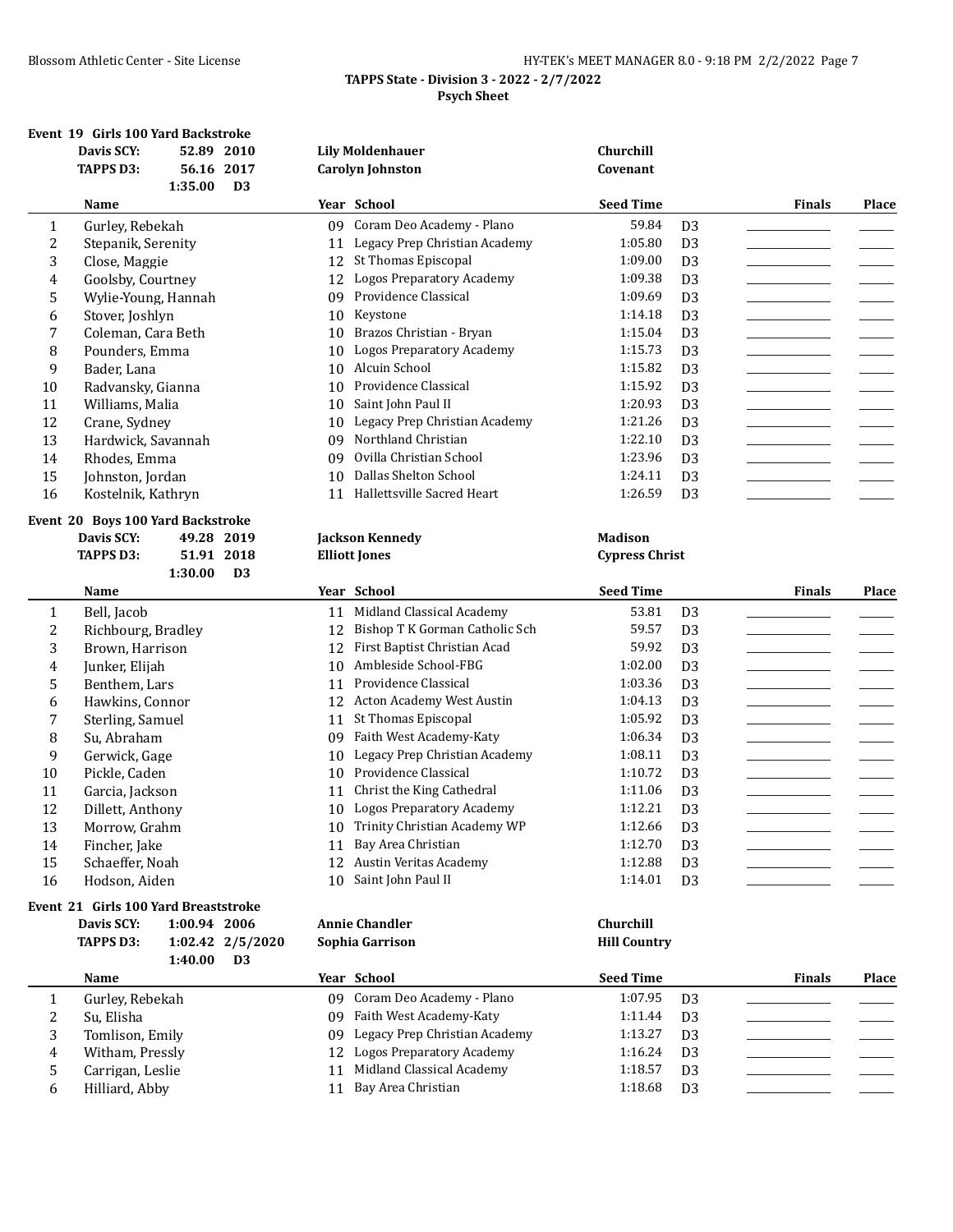#### **TAPPS State - Division 3 - 2022 - 2/7/2022 Psych Sheet**

# **Event 21 ... (Girls 100 Yard Breaststroke)**

|    | Anguiano, Alexandra | 09 Trinity School - Midland    | 1:19.13 | D3             |  |
|----|---------------------|--------------------------------|---------|----------------|--|
| 8  | Pelletier, Katie    | 11 St Thomas Episcopal         | 1:19.43 | D <sub>3</sub> |  |
| 9  | Mayes, Myriam       | 09 Alpha Omega Academy         | 1:21.50 | D <sub>3</sub> |  |
| 10 | Wylie-Young, Hannah | 09 Providence Classical        | 1:22.20 | D <sub>3</sub> |  |
| 11 | Portillo, Veronica  | 10 Amarillo Ascension Academy  | 1:24.12 | D <sub>3</sub> |  |
| 12 | Smith, Sophia       | 09 Dallas International School | 1:25.53 | D3             |  |
| 13 | Mathews, Jessa      | 10 Prestonwood Academy North   | 1:25.53 | D <sub>3</sub> |  |
| 14 | Junker, Leah        | 09 Ambleside School-FBG        | 1:29.96 | D <sub>3</sub> |  |
| 15 | Anderson, Charlotte | 09 Saint John Paul II          | 1:33.03 | D <sub>3</sub> |  |
| 16 | Ouellette, Aliana   | 11 San Antonio Castle Hills    | 1:34.74 | D <sub>3</sub> |  |

|    | Event 22 Boys 100 Yard Breaststroke     |            |                |    |                               |                         |                |               |       |
|----|-----------------------------------------|------------|----------------|----|-------------------------------|-------------------------|----------------|---------------|-------|
|    | Davis SCY:                              | 55.46 2015 |                |    | <b>Menjamin Walker</b>        | Concordia               |                |               |       |
|    | <b>TAPPS D3:</b>                        | 56.34 2005 |                |    | <b>Paul Kornfeld</b>          | <b>Northeast Christ</b> |                |               |       |
|    |                                         | 1:35.00    | D <sub>3</sub> |    |                               |                         |                |               |       |
|    | Name                                    |            |                |    | Year School                   | <b>Seed Time</b>        |                | <b>Finals</b> | Place |
| 1  | Gerwick, Gavin                          |            |                | 12 | Legacy Prep Christian Academy | 59.41                   | D <sub>3</sub> |               |       |
| 2  | Fenton, Gavin                           |            |                | 11 | Trinity Christian School Lubb | 1:00.47                 | D <sub>3</sub> |               |       |
| 3  | Davidson, Gage                          |            |                | 11 | Lubbock Christian             | 1:03.64                 | D <sub>3</sub> |               |       |
| 4  | Singer, Grayson                         |            |                | 12 | St Thomas Episcopal           | 1:08.68                 | D <sub>3</sub> |               |       |
| 5  | Aitchison, Austin                       |            |                | 09 | <b>Austin Veritas Academy</b> | 1:09.08                 | D <sub>3</sub> |               |       |
| 6  | Hilliard, Ayden                         |            |                | 09 | Bay Area Christian            | 1:11.21                 | D <sub>3</sub> |               |       |
| 7  | Cushing, Gregory                        |            |                | 11 | Alcuin School                 | 1:14.44                 | D <sub>3</sub> |               |       |
| 8  | Reynolds, Josiah                        |            |                | 10 | Eagle Christian Academy       | 1:15.46                 | D <sub>3</sub> |               |       |
| 9  | Henson, Luke                            |            |                | 12 | Legacy Prep Christian Academy | 1:16.45                 | D <sub>3</sub> |               |       |
| 10 | Brown, Nicholas                         |            |                | 09 | First Baptist Christian Acad  | 1:17.59                 | D <sub>3</sub> |               |       |
| 11 | Hallam, Seth                            |            |                | 09 | Logos Preparatory Academy     | 1:20.19                 | D <sub>3</sub> |               |       |
| 12 | Stepanik, Rowan                         |            |                | 09 | Legacy Prep Christian Academy | 1:20.80                 | D <sub>3</sub> |               |       |
| 13 | Rabb, Nathan                            |            |                | 11 | Logos Preparatory Academy     | 1:21.10                 | D <sub>3</sub> |               |       |
| 14 | Lansing, Nathan                         |            |                | 10 | <b>Austin Veritas Academy</b> | 1:22.84                 | D <sub>3</sub> |               |       |
| 15 | Eikenhorst, Logan                       |            |                | 10 | Live Oak Classical            | 1:22.86                 | D <sub>3</sub> |               |       |
| 16 | Hughes, Brendon                         |            |                | 09 | Weatherford Christian School  | 1:22.92                 | D <sub>3</sub> |               |       |
|    | Event 23 Girls 400 Yard Freestyle Relay |            |                |    |                               |                         |                |               |       |

# **Davis SCY: 3:27.71 2009 Churchill Churc**

**TAPPS D3: 3:39.13 2/5/2020 The Woodlands Christian Academ Woodl B Stowell, O Busch, I Krantzcke, M Murphy**

**K. Pavlin, R. Ploetz, A. Okeefe, L, Moldenhauer**

|    | 5:25.00<br>D <sub>3</sub>     |       |                  |                |               |              |
|----|-------------------------------|-------|------------------|----------------|---------------|--------------|
|    | Team                          | Relay | <b>Seed Time</b> |                | <b>Finals</b> | <b>Place</b> |
|    | Legacy Prep Christian Academy | A     | 4:09.19          | D <sub>3</sub> |               |              |
|    | Logos Preparatory Academy     | A     | 4:22.84          | D <sub>3</sub> |               |              |
|    | St Thomas Episcopal           | A     | 4:32.45          | D <sub>3</sub> |               |              |
| 4  | Austin Veritas Academy        | A     | 4:54.31          | D <sub>3</sub> |               |              |
| 5. | Saint John Paul II            | A     | 4:56.38          | D <sub>3</sub> |               |              |
| 6  | Dallas Shelton School         | A     | 5:03.04          | D <sub>3</sub> |               |              |
|    | Bay Area Christian            | A     | 5:03.37          | D <sub>3</sub> |               |              |
| 8  | Trinity Christian Academy WP  | A     | 5:15.79          | D <sub>3</sub> |               |              |
|    | Alcuin School                 | A     | 5:22.45          | D <sub>3</sub> |               |              |